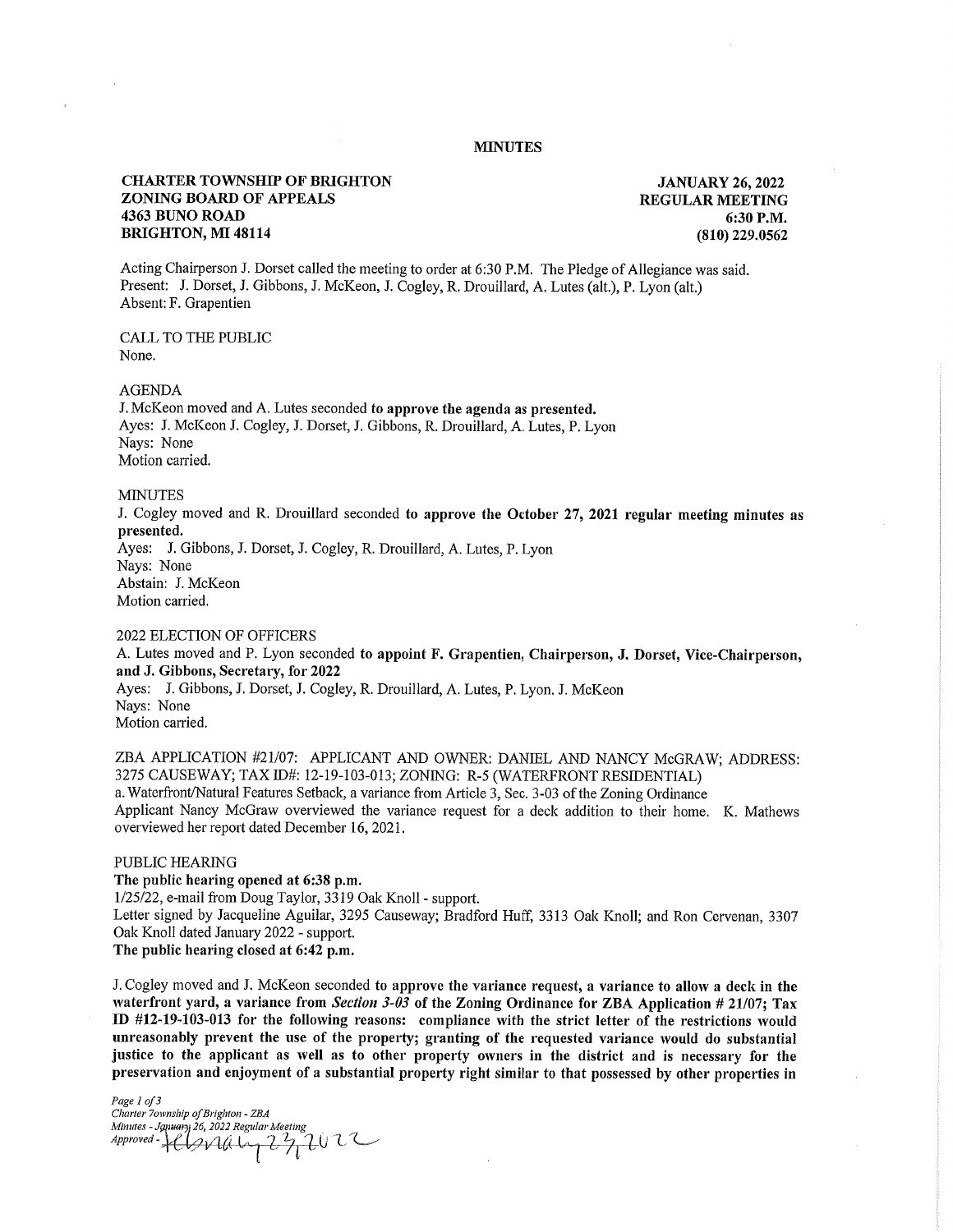the same zoning district and vicinity of the subject parcel; the requested variance will not substantially interfere with the public safety and welfare, increase the hazard of fire, impair the adequate supply of light and air, or create nuisances; and the variance does not interfere with or discourage the appropriate development, continued use, or value of adjacent properties and the surrounding neighborhood; the variance is not self-created; and there are exceptional circumstances or conditions applicable to the property. The deck will not impact any neighbors' views of the lake and the neighbors are in support of the project.

Ayes: J. McKeon, R. Drouillard, J. Dorset, J. Gibbons, J. Cogley, P. Lyon, A. Lutes Nays: None Motion carried.

ZBA APPLICATION #21/08: APPLICANT AND OWNER: MICHAEL AND JULIE CORRIGAN; ADDRESS: 3662 FLINT; TAX ID#'S: 12-19-400-021 AND 022; ZONING: R-2 (RESIDENTIAL SINGLE FAMILY)

a. Accessory Structure in Front Yard, a variance from Article 3, Sec. 3-04(c) of the Zoning Ordinance

b. Fence Height, a variance from Sec. 13-04(b) of the Zoning Ordinance

c. Fence Height, a variance from Sec. 13-04(f)(1&3) of the Zoning Ordinance

Applicant Mike and Julie Corrigan and Applicant Representatives Wayne Perry, Desine Inc. and Tony Pucci, Anthony Pucci and Associates, PC, were in attendance. Applicant Mike and Julie Corrigan overviewed the need for the variances in order to construct a tennis court. K. Mathews overviewed her report dated December 22, 2021.

### PUBLIC HEARING

The public hearing opened at 6:55 p.m.

Lou Ann Lathrop, 8950 Flint - presented pictures and questions regarding the privacy fence height.

Scott Shearer, 3575 Flint - support.

The public hearing closed at 7:05 p.m.

a.P. Lyon moved and A. Lutes seconded to approve the variance request, a variance to allow an accessory structure in the front yard, a variance from *Section 3-04(c)* of the Zoning Ordinance for ZBA Application # 21/08; Tax ID #12-19-400-021 and 022 for the following reasons: compliance with the strict letter of the restrictions would unreasonably prevent the use of the property; granting of the requested variance would do substantial justice to the applicant as well as to other property owners in the district and is necessary for the preservation and enjoyment of a substantial property right similar to that possessed by other properties in the same zoning district and vicinity of the subject parcel; the requested variance will not substantially interfere with the public safety and welfare, increase the hazard of fire, impair the adequate supply of light and air, or create nuisances; and the variance does not interfere with or discourage the appropriate development, continued use, or value of adjacent properties and the surrounding neighborhood; the variance is not self-created; and there are exceptional circumstances or conditions applicable to the property (wetlands and woodlands which prevent the accessory use from not being in the front yard). Ayes: J. McKeon, R. Drouillard, J. Dorset, J. Gibbons, J. Cogley, P. Lyon, A. Lutes

Nays: None

Motion carried.

b.P. Lyon moved and R. Drouillard seconded to approve the variance request, a variance to allow a privacy fence of six (6) ft high v. four (4) ft. high per the plan, with the limitation of only allowing fencing sixty (60) ft. north of the turn from the Southeast corner of the northerly neighbor lot at 8950 Flint, as allowed in the Zoning Ordinance, a variance from *Section 13-04(b)* of the Zoning Ordinance for ZBA Application # 21/08; Tax ID #12-19-400-021 and 022 for the following reasons: compliance with the strict letter of the restrictions would unreasonably prevent the use of the property; granting of the requested variance would do substantial justice to the applicant as well as to other property owners in the district and is necessary for the preservation and enjoyment of a substantial property right similar to that possessed by other properties in the same zoning district and vicinity of the subject parcel; the requested variance will not substantially interfere with the public safety and welfare, increase the hazard of fire, impair the adequate supply of light and air, or create nuisances; and the variance does not interfere with or discourage the appropriate development, continued use, or value of adjacent properties and the surrounding neighborhood; the variance is not self-created; and there are exceptional circumstances or conditions applicable to the